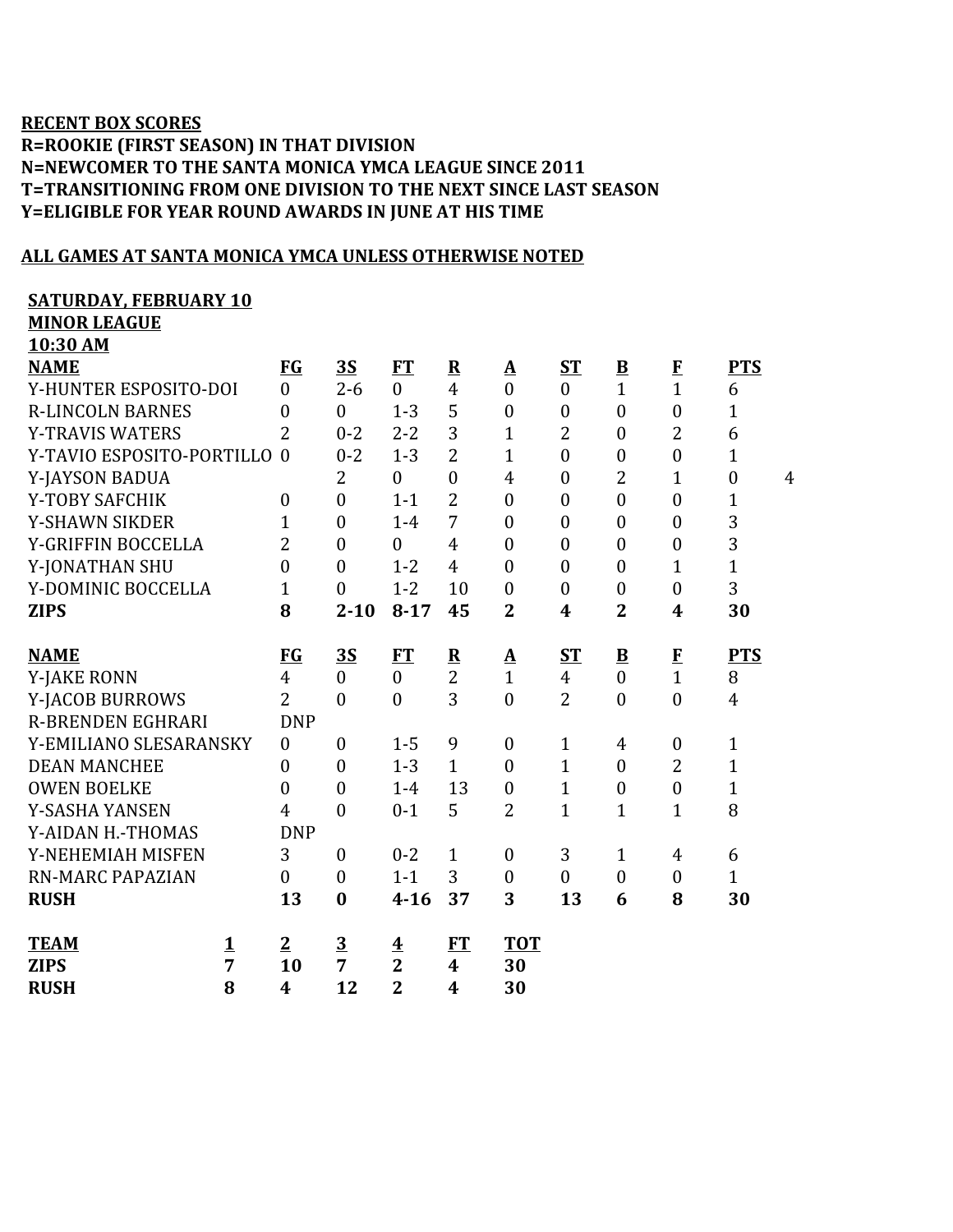| 11:40 AM                |                |                  |                  |                         |                |                          |                  |                          |                  |                |
|-------------------------|----------------|------------------|------------------|-------------------------|----------------|--------------------------|------------------|--------------------------|------------------|----------------|
| <b>NAME</b>             |                | <b>FG</b>        | 3S               | FT                      | ${\bf R}$      | $\underline{\mathbf{A}}$ | $S_{\rm T}$      | $\underline{\mathbf{B}}$ | ${\bf F}$        | <b>PTS</b>     |
| <b>Y-TYLER XIE</b>      |                | $\mathbf{1}$     | $\mathbf{0}$     | $0 - 2$                 | $\overline{7}$ | $\mathbf{1}$             | $\overline{2}$   | $\overline{2}$           | $\mathbf{1}$     | $\overline{2}$ |
| Y-DASH HANSFORD         |                | $\boldsymbol{0}$ | $\overline{0}$   | $1-4$                   | 13             | $\boldsymbol{0}$         | $\overline{2}$   | $\mathbf{1}$             | $\mathbf{1}$     | $\mathbf{1}$   |
| Y-BELLA MUSSI-NELSON    |                | $\boldsymbol{0}$ | $\overline{0}$   | $1-4$                   | 6              | $\overline{2}$           | $\boldsymbol{0}$ | $\boldsymbol{0}$         | $\boldsymbol{0}$ | $\mathbf{1}$   |
| Y-HALLIE BUJAKE         |                | <b>DNP</b>       |                  |                         |                |                          |                  |                          |                  |                |
| <b>Y-ANDE DALY</b>      |                | 3                | $\mathbf{0}$     | $0 - 2$                 | $\overline{4}$ | $\boldsymbol{0}$         | $\boldsymbol{0}$ | $\boldsymbol{0}$         | $\boldsymbol{0}$ | 6              |
| Y-NATASHA KOHLI         |                | <b>DNP</b>       |                  |                         |                |                          |                  |                          |                  |                |
| Y-ARMAAN KOHLI          |                | <b>DNP</b>       |                  |                         |                |                          |                  |                          |                  |                |
| Y-JARED OLIVER          |                |                  |                  | DNP-INJ-ATTENDED        |                |                          |                  |                          |                  |                |
| RTY-ZOE DEBENNING       |                | <b>DNP</b>       |                  |                         |                |                          |                  |                          |                  |                |
| <b>R-LEVI TITLE</b>     |                | $\overline{2}$   | $\mathbf{0}$     | $\boldsymbol{0}$        | 13             | $\boldsymbol{0}$         | $\boldsymbol{0}$ | $\boldsymbol{0}$         | $\boldsymbol{0}$ | $\overline{4}$ |
| <b>ORANGE STARS</b>     |                | 6                | $\bf{0}$         | $2 - 12$                | 43             | 3                        | $\boldsymbol{4}$ | 3                        | $\overline{2}$   | 14             |
| <b>NAME</b>             |                | $FG$             | 3S               | ET                      | ${\bf R}$      | $\Delta$                 | $ST$             | $\overline{\mathbf{B}}$  | $\mathbf{F}$     | <b>PTS</b>     |
| <b>Y-MAX LANGER</b>     |                | <b>DNP</b>       |                  |                         |                |                          |                  |                          |                  |                |
| <b>R-WESTON KESLOW</b>  |                | $\mathbf{1}$     | $1 - 2$          | $\boldsymbol{0}$        | $\overline{2}$ | $\boldsymbol{0}$         | $\boldsymbol{0}$ | $\boldsymbol{0}$         | $\mathbf{1}$     | 5              |
| RTY-LONDON COLEMAN      |                | $\mathbf{1}$     | $\boldsymbol{0}$ | $\boldsymbol{0}$        | 6              | $\mathbf{1}$             | $\boldsymbol{0}$ | $\boldsymbol{0}$         | $\mathbf{0}$     | $\overline{2}$ |
| <b>Y-CORAL IZEN</b>     |                | $\overline{2}$   | $\boldsymbol{0}$ | $\boldsymbol{0}$        | 3              | $\mathbf{1}$             | 3                | 1                        | $\boldsymbol{0}$ | $\overline{4}$ |
| <b>R-ADAM SMILEY</b>    |                | $\overline{0}$   | $\boldsymbol{0}$ | $1 - 5$                 | 5              | $\boldsymbol{0}$         | $\boldsymbol{0}$ | $\boldsymbol{0}$         | $\mathbf{1}$     | $\mathbf{1}$   |
| <b>R-TOBY GESTETNER</b> |                | $\boldsymbol{0}$ | $\overline{0}$   | $1 - 2$                 | 6              | $\boldsymbol{0}$         | $\mathbf{1}$     | $\boldsymbol{0}$         | $\boldsymbol{0}$ | $\mathbf{1}$   |
| <b>Y-TAYLOR CHEN</b>    |                | $\overline{1}$   | $0 - 1$          | $\overline{0}$          | 10             | $\boldsymbol{0}$         | 4                | $\boldsymbol{0}$         | $\overline{2}$   | $\overline{2}$ |
| <b>Y-ASSER TEWODROS</b> |                | 3                | $\overline{0}$   | $\overline{0}$          | 3              | $\mathbf{1}$             | 3                | 1                        | $\mathbf{1}$     | 6              |
| Y-SEBASTIAN FOUQUETTE   |                | $\overline{2}$   | $0 - 1$          | $\boldsymbol{0}$        | $\mathbf{1}$   | $\boldsymbol{0}$         | $\overline{4}$   | $\boldsymbol{0}$         | $\boldsymbol{0}$ | $\overline{4}$ |
| <b>JEDI</b>             |                | 10               | $1-4$            | $2 - 7$                 | 36             | 3                        | 15               | $\overline{2}$           | 5                | 25             |
| <b>TEAM</b>             | <u>1</u>       | $\overline{2}$   | <u>3</u>         | $\overline{\mathbf{4}}$ | ET             | <b>TOT</b>               |                  |                          |                  |                |
| <b>ORANGE STARS</b>     | $\overline{2}$ | 6                | 4                | $\bf{0}$                | $\mathbf{2}$   | 14                       |                  |                          |                  |                |
| <b>JEDI</b>             | 7              | 8                | 4                | 4                       | $\overline{2}$ | 25                       |                  |                          |                  |                |
| <b>BANTAM LEAGUE</b>    |                |                  |                  |                         |                |                          |                  |                          |                  |                |
| 12:00 PM                |                |                  |                  |                         |                |                          |                  |                          |                  |                |
| <b>NAME</b>             |                | <b>FG</b>        | 3S               | FT                      | ${\bf R}$      | $\mathbf{\underline{A}}$ | <b>ST</b>        | $\bf{B}$                 | $\mathbf{F}$     | <b>PTS</b>     |
| RTY-ETHAN KASHANIAN     |                |                  |                  |                         |                |                          |                  |                          |                  |                |
| Y-AARAV ASNANI          |                |                  |                  |                         |                |                          |                  |                          |                  |                |
| <b>RN-MAX WILSON</b>    |                |                  |                  |                         |                |                          |                  |                          |                  |                |
| Y-NOAH MCLAURIN         |                | 2                |                  |                         |                |                          |                  |                          |                  | 4              |
| <b>RN-SAUL SENE</b>     |                | $\overline{1}$   |                  |                         |                |                          |                  |                          |                  | $\overline{2}$ |
| <b>Y-RYAN CHAMBERS</b>  |                |                  |                  |                         |                |                          |                  |                          |                  |                |
| Y-ANTONIO RODRIGUEZ     |                |                  |                  |                         |                |                          |                  |                          |                  |                |
| <b>RN-LEO EASTWOOD</b>  |                |                  |                  |                         |                |                          |                  |                          |                  |                |
| RTY-JOSEPH ZAK          |                |                  |                  |                         |                |                          |                  |                          |                  |                |
| RN-LUCA GHERMEZIAN      |                |                  |                  |                         |                |                          |                  |                          |                  |                |
| <b>EXTRAS</b>           |                | 2                |                  |                         |                |                          |                  |                          |                  | $\overline{4}$ |
| <b>ROCKETS</b>          |                | 5                |                  |                         |                |                          |                  |                          |                  | 10             |
|                         |                |                  |                  |                         |                |                          |                  |                          |                  |                |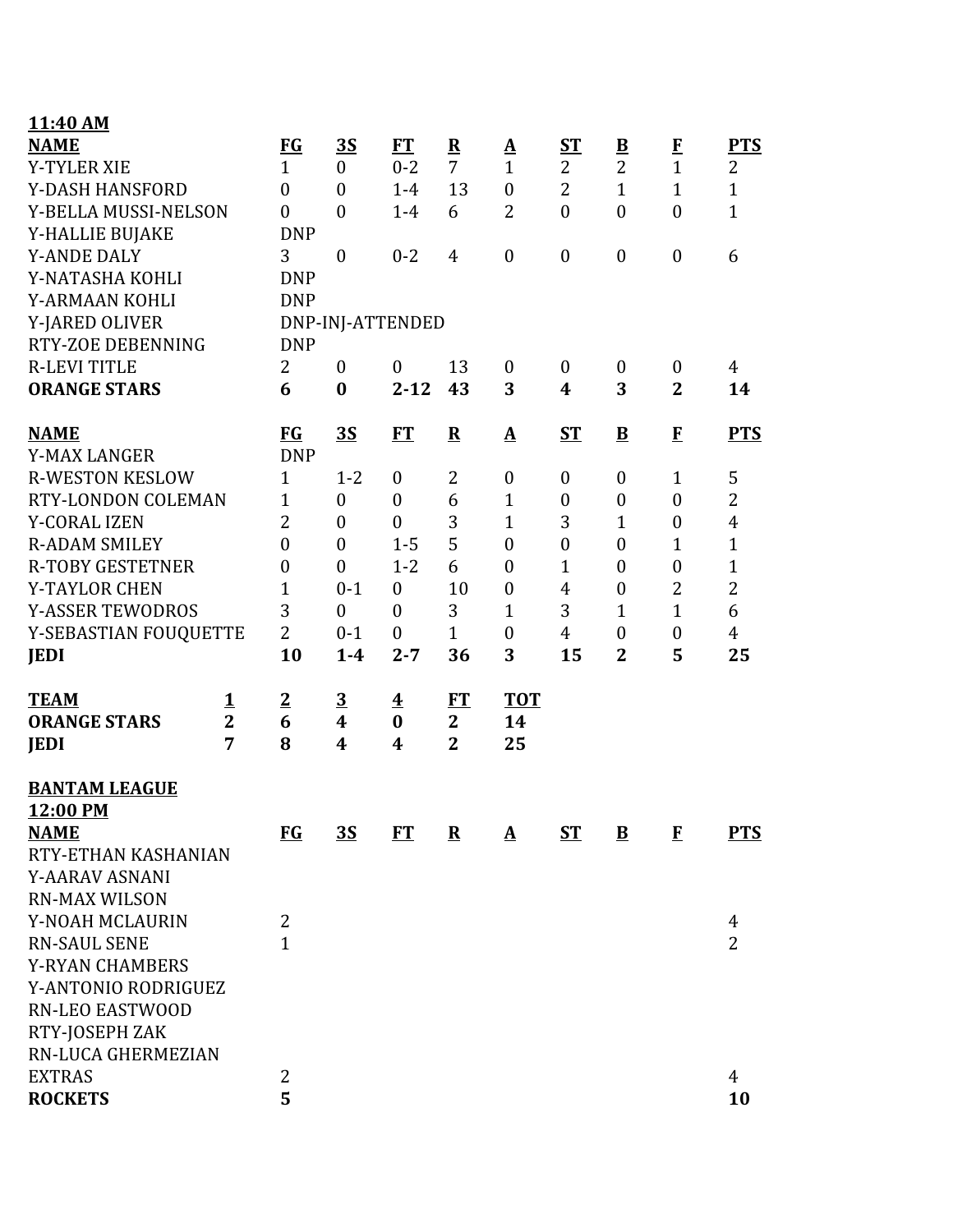| <b>CULVER PALMS</b>                                  |                      | 1                                    |                                      | $\mathbf{1}$                                |                         |                                      |                       |                                  |                                      | 3                              |
|------------------------------------------------------|----------------------|--------------------------------------|--------------------------------------|---------------------------------------------|-------------------------|--------------------------------------|-----------------------|----------------------------------|--------------------------------------|--------------------------------|
| <b>TEAM</b><br><b>ROCKETS</b><br><b>CULVER PALMS</b> | <b>1H</b><br>8<br>3  | 2H<br>$\overline{2}$<br>$\bf{0}$     | <b>TOT</b><br>10<br>3                |                                             |                         |                                      |                       |                                  |                                      |                                |
| <b>ROOKIE LEAGUE</b>                                 |                      |                                      |                                      |                                             |                         |                                      |                       |                                  |                                      |                                |
| 12:50 PM                                             |                      |                                      |                                      |                                             |                         |                                      |                       |                                  |                                      |                                |
| <b>NAME</b>                                          |                      | <u>FG</u>                            | <u>35</u>                            | ET                                          | $\overline{\mathbf{R}}$ | <u>A</u>                             | <u>ST</u>             | $\overline{\mathbf{B}}$          | $\bf{F}$<br>$\overline{3}$           | <b>PTS</b>                     |
| Y-MICHAEL MIKHAIL                                    |                      | $\overline{0}$                       | $\boldsymbol{0}$                     | $1-4$                                       | $\mathbf{1}$            | $\overline{0}$                       | 3                     | $\mathbf{1}$                     |                                      | $\mathbf{1}$                   |
| <b>GEORGIA ROLPH</b>                                 |                      | 1                                    | $\boldsymbol{0}$                     | $\mathbf{0}$                                | $\boldsymbol{0}$        | $\boldsymbol{0}$                     | $\overline{2}$        | $\mathbf{1}$                     | $\boldsymbol{0}$                     | $\overline{2}$                 |
| <b>SADIE STIEHM</b><br><b>Y-LIAM PARR</b>            |                      | $\overline{0}$                       | $\boldsymbol{0}$                     | $1 - 5$                                     | $\overline{4}$<br>3     | 1                                    | $\boldsymbol{0}$<br>5 | $\mathbf{1}$                     | $\boldsymbol{0}$                     | $\mathbf{1}$<br>$\overline{1}$ |
| <b>RN-AVERIE GRIMM</b>                               |                      | $\boldsymbol{0}$<br>$\boldsymbol{0}$ | $\boldsymbol{0}$<br>$\boldsymbol{0}$ | $1 - 6$<br>$1 - 1$                          | $\mathbf{1}$            | $\boldsymbol{0}$<br>$\boldsymbol{0}$ | $\boldsymbol{0}$      | $\mathbf{1}$<br>$\boldsymbol{0}$ | $\boldsymbol{0}$<br>$\boldsymbol{0}$ | $\mathbf{1}$                   |
| Y-HENRY BROWN                                        |                      | 1                                    | $\boldsymbol{0}$                     | $\boldsymbol{0}$                            | 5                       | $\boldsymbol{0}$                     | $\overline{2}$        | $\boldsymbol{0}$                 | $\boldsymbol{0}$                     | $\overline{c}$                 |
| <b>RN-SHAI PAINTER</b>                               |                      | $\boldsymbol{0}$                     | $\boldsymbol{0}$                     | $1 - 2$                                     | $\mathbf{1}$            | $\boldsymbol{0}$                     | $\boldsymbol{0}$      | $\boldsymbol{0}$                 | $\boldsymbol{0}$                     | $\overline{1}$                 |
| <b>RN-AIDEN HARVEY</b>                               |                      | $\boldsymbol{0}$                     | $\boldsymbol{0}$                     | $1 - 1$                                     | $\overline{2}$          | $\boldsymbol{0}$                     | $\boldsymbol{0}$      | $\boldsymbol{0}$                 | $\boldsymbol{0}$                     | $\mathbf{1}$                   |
| <b>RN-AUSTIN O'BRIEN</b>                             |                      | $\boldsymbol{0}$                     | $\boldsymbol{0}$                     | $1 - 2$                                     | $\boldsymbol{0}$        | $\mathbf{0}$                         | $\mathbf{1}$          | $\boldsymbol{0}$                 | $\boldsymbol{0}$                     | $\mathbf{1}$                   |
| <b>Y-ETHAN PAGES</b>                                 |                      | $\boldsymbol{0}$                     | $\boldsymbol{0}$                     | $1 - 2$                                     | $\mathbf{1}$            | $\boldsymbol{0}$                     | $\boldsymbol{0}$      | $\boldsymbol{0}$                 | $\boldsymbol{0}$                     | $\mathbf{1}$                   |
| <b>BULLS</b>                                         |                      | $\overline{2}$                       | $\bf{0}$                             | $8 - 23$                                    | 18                      | $\mathbf{1}$                         | 13                    | 4                                | 3                                    | 12                             |
|                                                      |                      |                                      |                                      |                                             |                         |                                      |                       |                                  |                                      |                                |
| <b>NAME</b>                                          |                      | $FG$                                 | <u>35</u>                            | <b>FT</b>                                   | $\overline{\mathbf{R}}$ | <u>A</u>                             | <b>ST</b>             | $\underline{\mathbf{B}}$         | $\mathbf{F}$                         | <b>PTS</b>                     |
| Y-LUCAS KIM                                          |                      | $\overline{2}$                       | $\boldsymbol{0}$                     | $\mathbf{0}$                                | 7                       | $\boldsymbol{0}$                     | $\overline{4}$        | $\boldsymbol{0}$                 | $\boldsymbol{0}$                     | $\overline{4}$                 |
| <b>RN-JAXTON MOORE</b>                               |                      | $\boldsymbol{0}$                     | $\boldsymbol{0}$                     | $1 - 3$                                     | $\overline{2}$          | $\boldsymbol{0}$                     | $\boldsymbol{0}$      | $\boldsymbol{0}$                 | $\boldsymbol{0}$                     | $\overline{2}$                 |
| Y-TRISTAN HAYES                                      |                      | $\boldsymbol{0}$                     | $\boldsymbol{0}$                     | $1 - 3$                                     | $\mathbf{1}$            | $\boldsymbol{0}$                     | $\boldsymbol{0}$      | $\boldsymbol{0}$                 | $\mathbf{1}$                         | $\overline{1}$                 |
| <b>RN-ETHAN YU</b>                                   |                      | $\boldsymbol{0}$                     | $\boldsymbol{0}$                     | $1 - 1$                                     | $\boldsymbol{0}$        | $\boldsymbol{0}$                     | $\boldsymbol{0}$      | $\boldsymbol{0}$                 | $\boldsymbol{0}$                     | $\mathbf{1}$                   |
| Y-MONIKA DIAZ                                        |                      | $\overline{2}$                       | $\boldsymbol{0}$                     | $\boldsymbol{0}$                            | 4                       | 1                                    | $\overline{c}$        | $\boldsymbol{0}$                 | $\boldsymbol{0}$                     | $\overline{4}$                 |
| Y-FELIX IDELL                                        |                      | $\overline{2}$                       | $\boldsymbol{0}$                     | $0 - 2$                                     | 6                       | $\mathbf 1$                          | 5                     | $\overline{2}$                   | $\boldsymbol{0}$                     | $\overline{4}$                 |
| <b>Y-BRANDON ISRAELS</b>                             |                      | $\boldsymbol{0}$                     | $\boldsymbol{0}$                     | $1 - 6$                                     | 5                       | $\boldsymbol{0}$                     | $\overline{2}$        | 1                                | 2                                    | 1                              |
| Y-CHASE JENKINS                                      |                      | $\boldsymbol{0}$                     | $\boldsymbol{0}$                     | $1 - 1$                                     | 5                       | $\boldsymbol{0}$                     | $\boldsymbol{0}$      | $\boldsymbol{0}$                 | $\boldsymbol{0}$                     | $\overline{2}$                 |
| <b>Y-RYAN COHEN</b>                                  |                      | 1                                    | $\boldsymbol{0}$                     | $\boldsymbol{0}$                            | $\mathbf{1}$            | $\boldsymbol{0}$                     | $\boldsymbol{0}$      | $\boldsymbol{0}$                 | $\boldsymbol{0}$                     | $\overline{2}$                 |
| RN-DIEGO GONZALEZ                                    |                      | $\boldsymbol{0}$                     | $\boldsymbol{0}$                     | $1-6$                                       | $\boldsymbol{0}$        | $\boldsymbol{0}$                     | $\mathbf{0}$          | $\boldsymbol{0}$                 | $\boldsymbol{0}$                     | $\mathbf{1}$                   |
| <b>HOOPSTARS</b>                                     |                      | 7                                    | $\bf{0}$                             | 6-22 31                                     |                         | $\mathbf{2}$                         | 13                    | 3                                | 3                                    | 20                             |
| <b>TEAM</b><br><b>BULLS</b>                          | <u>1</u><br>$\bf{0}$ | $\overline{2}$<br>$\bf{0}$           | $\overline{3}$<br>$\bf{0}$           | $\overline{\textbf{4}}$<br>$\boldsymbol{4}$ | ET<br>8                 | <b>TOT</b><br>12                     |                       |                                  |                                      |                                |
| <b>HOOPSTARS</b>                                     | 4                    | $\boldsymbol{4}$                     | $\boldsymbol{0}$                     | 6                                           | 6                       | 20                                   |                       |                                  |                                      |                                |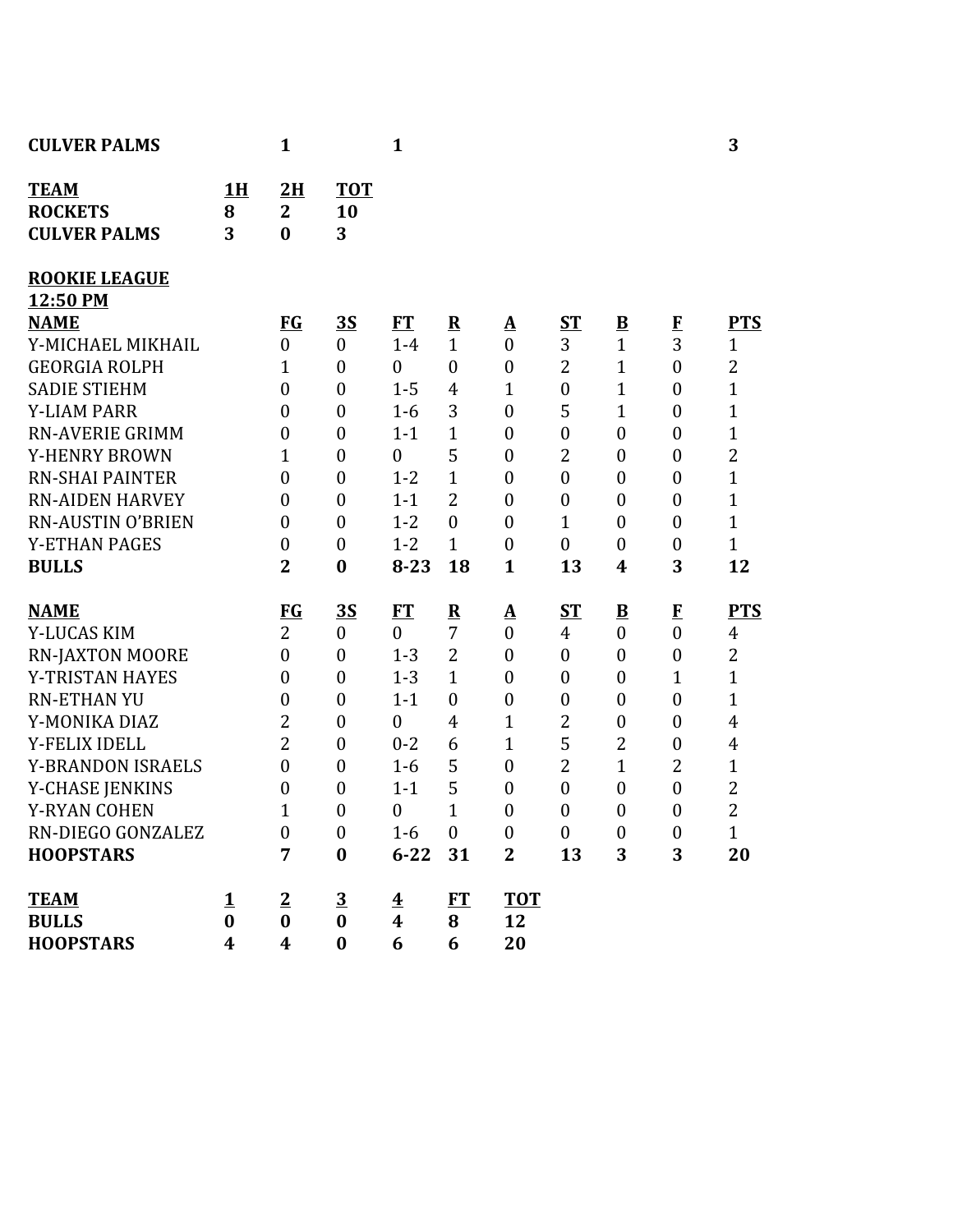| 2:00 PM                                                         |                |                  |                  |                         |                  |                   |                  |                         |                  |                |
|-----------------------------------------------------------------|----------------|------------------|------------------|-------------------------|------------------|-------------------|------------------|-------------------------|------------------|----------------|
| <b>NAME</b>                                                     |                | FG               | 3S               | FT                      | ${\bf R}$        | ${\bf A}$         | $S_{1}$          | $\overline{\mathbf{B}}$ | $\mathbf{F}$     | <b>PTS</b>     |
| <b>RN-KOA ENSTMINGER</b>                                        |                | $\boldsymbol{0}$ | $\mathbf{0}$     | $1 - 5$                 | $\boldsymbol{0}$ | $\boldsymbol{0}$  | $\boldsymbol{0}$ | $\boldsymbol{0}$        | $\boldsymbol{0}$ | $\mathbf{1}$   |
| <b>RN-MATTHEW GODZIK</b>                                        |                | $\boldsymbol{0}$ | $\overline{0}$   | $1-6$                   | $\boldsymbol{0}$ | $\boldsymbol{0}$  | $\boldsymbol{0}$ | $\boldsymbol{0}$        | $\mathbf{1}$     | $\mathbf{1}$   |
| <b>RN-ELLIOT MA</b><br>Y-VIHAAN NAWATHE                         |                | $\overline{1}$   | $\overline{0}$   | $\boldsymbol{0}$        | 5                | $\mathbf{1}$      | $\mathbf{1}$     | $\boldsymbol{0}$        | $\boldsymbol{0}$ | $\overline{2}$ |
|                                                                 |                | $\boldsymbol{0}$ | $\overline{0}$   | $1-4$                   | $\mathbf{1}$     | $\boldsymbol{0}$  | $\overline{2}$   | $\overline{0}$          | $\mathbf{0}$     | $\mathbf{1}$   |
| <b>RN-DYLAN SON</b>                                             |                | $\boldsymbol{0}$ | $\mathbf{0}$     | $1 - 1$                 | $\overline{4}$   | $\boldsymbol{0}$  | $\mathbf{1}$     | $\boldsymbol{0}$        | $\boldsymbol{0}$ | $\mathbf{1}$   |
| RN-VITALINA MONCHER                                             |                | $\boldsymbol{0}$ | $\overline{0}$   | $1 - 3$                 | $\mathbf{1}$     | $\overline{0}$    | $\mathbf{1}$     | $\boldsymbol{0}$        | $\mathbf{1}$     | $\mathbf{1}$   |
| Y-PENELOPE HUNT                                                 |                | <b>DNP</b>       |                  |                         |                  |                   |                  |                         |                  |                |
| <b>RN-LEO EPSTEIN</b>                                           |                | $\mathbf{1}$     | $\boldsymbol{0}$ | $0 - 2$                 | 14               | $\mathbf{1}$      | $\mathbf{1}$     | $\mathbf{1}$            | $\mathbf{1}$     | $\overline{2}$ |
| VICTORIA MCNARY                                                 |                | <b>DNP</b>       |                  |                         |                  |                   |                  |                         |                  |                |
| <b>RN-JONATHAN WATSON</b>                                       |                | $\boldsymbol{0}$ | $\mathbf{0}$     | $1 - 1$                 | $\mathbf{1}$     | $\boldsymbol{0}$  | $\mathbf{1}$     | $\boldsymbol{0}$        | $\boldsymbol{0}$ | $\mathbf{1}$   |
| <b>HAWKS</b>                                                    |                | $\mathbf{2}$     | $\bf{0}$         | $6 - 22$                | 26               | $\mathbf{2}$      | 7                | $\mathbf{1}$            | 3                | 10             |
| <b>NAME</b>                                                     |                | <b>FG</b>        | <u>35</u>        | FT                      | ${\bf R}$        | $\mathbf{\Delta}$ | ST               | ${\bf B}$               | $\mathbf{F}$     | <b>PTS</b>     |
| <b>JACK TRAHAN</b>                                              |                | <b>DNP</b>       |                  |                         |                  |                   |                  |                         |                  |                |
| <b>RN-NOLAND PIIPPO</b>                                         |                | $\overline{2}$   | $\boldsymbol{0}$ | $\overline{0}$          | 5                | $\boldsymbol{0}$  | 7                | $\boldsymbol{0}$        | 2                | 4              |
| Y-BRENDAN STILL                                                 |                | $\overline{0}$   | $\boldsymbol{0}$ | $1 - 4$                 | 5                | $\boldsymbol{0}$  | $\boldsymbol{0}$ | $\boldsymbol{0}$        | $\overline{0}$   | $\mathbf{1}$   |
| Y-THEO RICHARDS                                                 |                | $\overline{2}$   | $\mathbf{0}$     | $0 - 2$                 | 8                | 1                 | 3                | $\overline{2}$          | $\boldsymbol{0}$ | $\overline{4}$ |
| <b>RN-ETHAN CHANG</b>                                           |                | $\mathbf{0}$     | $\overline{0}$   | $1-6$                   | $\boldsymbol{0}$ | $\boldsymbol{0}$  | $\boldsymbol{0}$ | $\boldsymbol{0}$        | $\mathbf{1}$     | $\mathbf{1}$   |
| Y-JACOPO STABILINI                                              |                | $\overline{1}$   | $\overline{0}$   | $\boldsymbol{0}$        | 6                | $\mathbf{1}$      | $\mathbf{1}$     | $\overline{0}$          | $\overline{0}$   | $\overline{2}$ |
| RN-MIRABELLA GRIX                                               |                | <b>DNP</b>       |                  |                         |                  |                   |                  |                         |                  |                |
| Y-DOMINIC DREW                                                  |                | $\boldsymbol{0}$ | $\overline{0}$   | $1 - 1$                 | $\boldsymbol{0}$ | $\boldsymbol{0}$  | $\boldsymbol{0}$ | $\boldsymbol{0}$        | $\boldsymbol{0}$ | $1*$           |
| Y-NOAH HAGOOLI-BOLANOS                                          |                | $\boldsymbol{0}$ | $\mathbf{0}$     | $1-6$                   | $\mathbf{1}$     | $\boldsymbol{0}$  | $\mathbf{1}$     | $\overline{0}$          | $\boldsymbol{0}$ | $\mathbf{1}$   |
| Y-GAVIN O'BRIEN                                                 |                | $\boldsymbol{0}$ | $\overline{0}$   | $1 - 1$                 | 6                | $\overline{2}$    | $\overline{2}$   | $\boldsymbol{0}$        | $\boldsymbol{0}$ | $\mathbf{1}$   |
| Y-BELLA KARIGER                                                 |                | $\boldsymbol{0}$ | $\overline{0}$   | $1 - 2$                 | $\mathbf{0}$     | $\overline{0}$    | $\mathbf{1}$     | $\mathbf{1}$            | $\boldsymbol{0}$ | $\mathbf{1}$   |
| <b>TROJANS</b>                                                  |                | 5                | $\bf{0}$         | $6 - 22$                | 31               | 4                 | 15               | 3                       | 3                | 16             |
| *DID NOT PLAY DUE TO INJURY BUT DID SHOOT POST GAME FREE THROWS |                |                  |                  |                         |                  |                   |                  |                         |                  |                |
| <b>TEAM</b>                                                     | 1              | $\overline{2}$   | $\overline{3}$   | $\overline{\mathbf{4}}$ | FT               | <b>TOT</b>        |                  |                         |                  |                |
| <b>HAWKS</b>                                                    | $\bf{0}$       | $\bf{0}$         | $\bf{0}$         | $\overline{\mathbf{4}}$ | 6                | 10                |                  |                         |                  |                |
| <b>TROJANS</b>                                                  | $\overline{2}$ | $\bf{0}$         | $\boldsymbol{4}$ | 4                       | 6                | 16                |                  |                         |                  |                |
| 3:10 PM                                                         |                |                  |                  |                         |                  |                   |                  |                         |                  |                |
| <b>NAME</b>                                                     |                | $FG$             | 3S               | <b>FT</b>               | $\mathbf R$      | <u>A</u>          | $S_{\mathbf{T}}$ | $\overline{\mathbf{B}}$ | $\mathbf{F}$     | <b>PTS</b>     |
| <b>Y-ALEX ZELENOVIC</b>                                         |                | 1                | $\boldsymbol{0}$ | $2 - 4$                 | 8                | $\mathbf{1}$      | 3                | $\mathbf{1}$            | $\boldsymbol{0}$ | $\overline{4}$ |
| <b>RN-MILES FRANKLIN</b>                                        |                | $\boldsymbol{0}$ | $\mathbf{0}$     | $1 - 2$                 | $\overline{4}$   | $\overline{0}$    | $\overline{2}$   | $\mathbf{1}$            | $\overline{0}$   | $\mathbf{1}$   |
| Y-EROL BESINCIOGLU                                              |                | $\mathbf{1}$     | $\boldsymbol{0}$ | $\overline{0}$          | 5                | $\boldsymbol{0}$  | $\mathbf{1}$     | $\overline{0}$          | $\mathbf{1}$     | $\overline{2}$ |
| <b>Y-BEN SAUNDERS</b>                                           |                | $\mathbf{0}$     | $\theta$         | $1 - 1$                 | $\overline{2}$   | $\boldsymbol{0}$  | $\boldsymbol{0}$ | $\boldsymbol{0}$        | $\boldsymbol{0}$ | $\mathbf{1}$   |
| <b>GENEVIEVE BARNES</b>                                         |                | <b>DNP</b>       |                  |                         |                  |                   |                  |                         |                  |                |
| Y-LUKE STEELMAN                                                 |                | <b>DNP</b>       |                  |                         |                  |                   |                  |                         |                  |                |
| <b>RN-LUCAS ROGERS</b>                                          |                | <b>DNP</b>       |                  |                         |                  |                   |                  |                         |                  |                |
| <b>RN-FINNLEY BLAINE</b>                                        |                | <b>DNP</b>       |                  |                         |                  |                   |                  |                         |                  |                |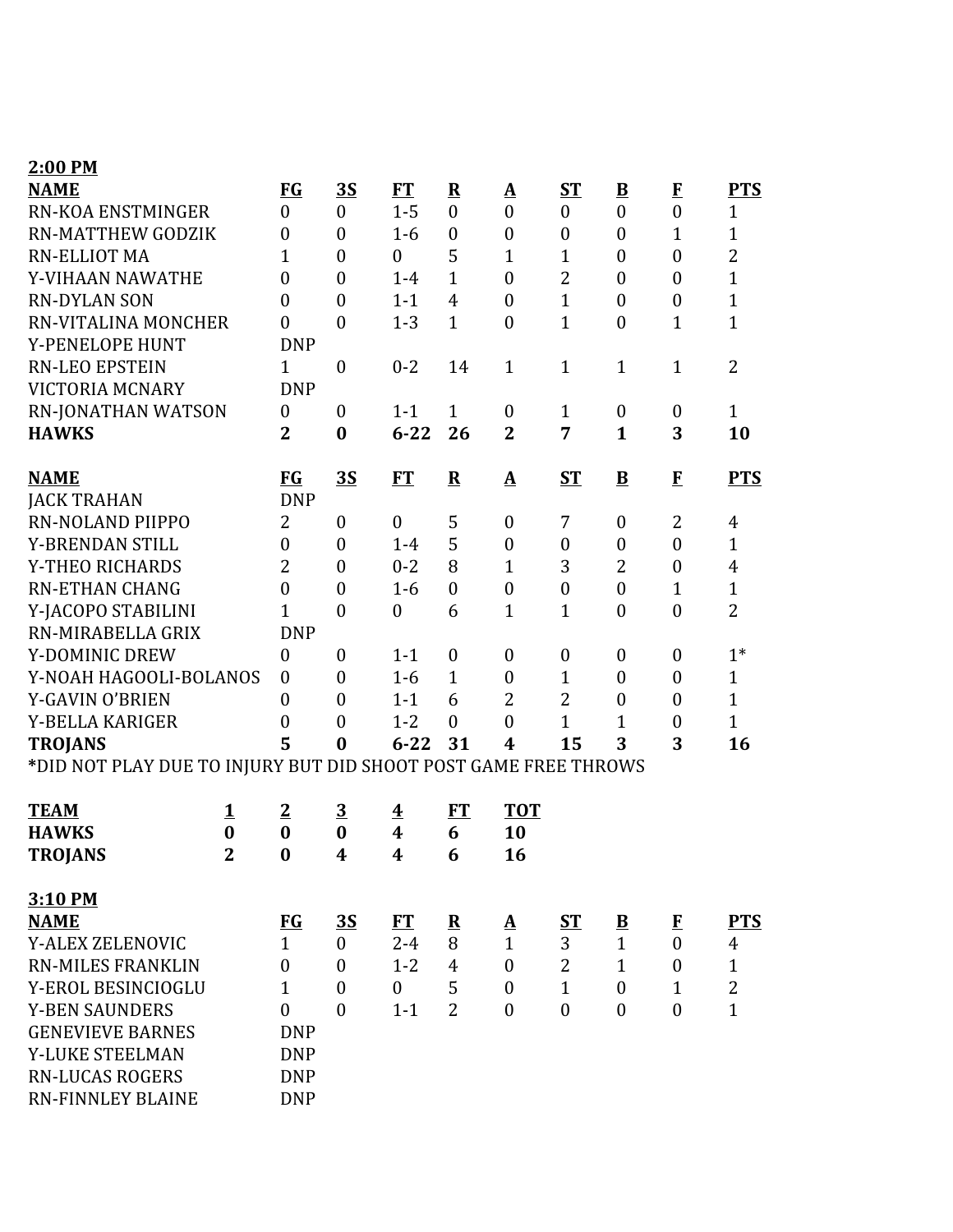| <b>TEDDY KOTLER</b>                           |             | <b>DNP</b>       |                  |                         |                         |                          |                  |                         |                  |                |
|-----------------------------------------------|-------------|------------------|------------------|-------------------------|-------------------------|--------------------------|------------------|-------------------------|------------------|----------------|
| Y-TIAM BARAGHOUSH                             |             | $\boldsymbol{0}$ | $\boldsymbol{0}$ | $1 - 4$                 | 6                       | $\boldsymbol{0}$         | 3                | $\boldsymbol{0}$        | $\mathbf{1}$     | $\mathbf{1}$   |
| <b>DOLPHINS</b>                               |             | $\overline{2}$   | $\bf{0}$         | $5 - 11$                | 25                      | $\mathbf{1}$             | 9                | $\mathbf{1}$            | $\overline{2}$   | 9              |
| <b>NAME</b>                                   |             | <b>FG</b>        | <u>35</u>        | ET                      | $\overline{\mathbf{R}}$ | <u>A</u>                 | $S_{\rm T}$      | $\overline{\mathbf{B}}$ | $\bf{F}$         | <b>PTS</b>     |
| <b>RN-SPENCER NELSON</b>                      |             | $\overline{0}$   | $\mathbf{0}$     | $1-6$                   | $\overline{2}$          | $\overline{0}$           | $\overline{0}$   | $\boldsymbol{0}$        | $\overline{0}$   | $\mathbf{1}$   |
| Y-NOAH BEROUKHIM                              |             | $\boldsymbol{0}$ | $\mathbf{0}$     | $1 - 1$                 | $\overline{2}$          | $\mathbf{0}$             | $\boldsymbol{0}$ | $\boldsymbol{0}$        | $\overline{0}$   | $\mathbf{1}$   |
| RN-LOGAN CAPPICCILLE                          |             | $\boldsymbol{0}$ | $\boldsymbol{0}$ | $1-6$                   | 3                       | $\boldsymbol{0}$         | $\overline{2}$   | $\boldsymbol{0}$        | $\overline{2}$   | $\mathbf{1}$   |
| Y-LARA MASOOD                                 |             | $\boldsymbol{0}$ | $\overline{0}$   | $1-4$                   | $\overline{2}$          | $\boldsymbol{0}$         | $\boldsymbol{0}$ | $\mathbf{1}$            | $\overline{0}$   | $\mathbf{1}$   |
| RN-TARA GOHILL                                |             | $\overline{0}$   | $\mathbf{0}$     | $1 - 3$                 | $\mathbf{1}$            | $\mathbf{0}$             | $\boldsymbol{0}$ | $\boldsymbol{0}$        | $\mathbf{0}$     | $\mathbf{1}$   |
| Y-MISHA LAKHANI                               |             | <b>DNP</b>       |                  |                         |                         |                          |                  |                         |                  |                |
| <b>RN-MILES BOELKE</b>                        |             | $\mathbf{1}$     | $\boldsymbol{0}$ | $\boldsymbol{0}$        | 5                       | $\boldsymbol{0}$         | 3                | 1                       | 2                | $\overline{2}$ |
| <b>RN-CONNOR ROMAN</b>                        |             | $\boldsymbol{0}$ | $\boldsymbol{0}$ | $1 - 5$                 | $\mathbf{1}$            | $\boldsymbol{0}$         | $\overline{2}$   | $\boldsymbol{0}$        | $\boldsymbol{0}$ | $\mathbf{1}$   |
| <b>Y-AXEL TRUSSLER</b>                        |             | $\overline{0}$   | $\mathbf{0}$     | $1 - 1$                 | $\overline{4}$          | $\boldsymbol{0}$         | 7                | $\boldsymbol{0}$        | 1                | $\mathbf{1}$   |
| Y-JENSON MONTAGUE                             |             | $\boldsymbol{0}$ | $\boldsymbol{0}$ | $1-6$                   | $\mathbf{1}$            | $\mathbf{0}$             | 5                | 3                       | 5                | $\mathbf{1}$   |
| <b>VIKINGS</b>                                |             | $\mathbf{1}$     | $\bf{0}$         | $8 - 32$                | 21                      | $\bf{0}$                 | 19               | 5                       | 10               | 10             |
| <b>DISQUALFIED: MONTAGUE</b>                  |             |                  |                  |                         |                         |                          |                  |                         |                  |                |
| <b>TEAM</b>                                   | $\mathbf 1$ | $\overline{2}$   | $\overline{3}$   | $\overline{\mathbf{4}}$ | <u>FT</u>               | <b>TOT</b>               |                  |                         |                  |                |
| <b>DOLPHINS</b>                               | $\bf{0}$    | $\overline{2}$   | $\mathbf{1}$     | 5                       | $\mathbf{1}$            | 9                        |                  |                         |                  |                |
| <b>VIKINGS</b>                                | 0           | $\overline{2}$   | $\bf{0}$         | $\bf{0}$                | 8                       | 10                       |                  |                         |                  |                |
| <b>NOTE: DOLPHINS WON REGULATION GAME 8-2</b> |             |                  |                  |                         |                         |                          |                  |                         |                  |                |
| <b>BANTAM LEAGUE</b>                          |             |                  |                  |                         |                         |                          |                  |                         |                  |                |
| 4:20 PM                                       |             |                  |                  |                         |                         |                          |                  |                         |                  |                |
| <b>NAME</b>                                   |             | <u>FG</u>        | <u>35</u>        | ET                      | $\overline{\mathbf{R}}$ | $\mathbf{\underline{A}}$ | <u>ST</u>        | $\overline{\mathbf{B}}$ | $\bf{F}$         | <b>PTS</b>     |
| <b>Y-GAVIN BAO</b>                            |             | $\overline{0}$   | $\boldsymbol{0}$ | $1 - 1$                 | $\overline{2}$          | $\boldsymbol{0}$         | $\mathbf{0}$     | $\boldsymbol{0}$        | $\mathbf{1}$     | $\mathbf{1}$   |
| <b>RN-TYLER EVANS</b>                         |             | $\boldsymbol{0}$ | $\mathbf{0}$     | $1 - 3$                 | $\mathbf{1}$            | $\mathbf{0}$             | $\boldsymbol{0}$ | $\boldsymbol{0}$        | $\mathbf{1}$     | $\mathbf{1}$   |
| <b>LUCAS BARBER</b>                           |             | <b>DNP</b>       |                  |                         |                         |                          |                  |                         |                  |                |
| RTY-BENNY ARROYO                              |             | <b>DNP</b>       |                  |                         |                         |                          |                  |                         |                  |                |
| <b>Y-GREY BRODERICK</b>                       |             | $\mathbf{1}$     | $\boldsymbol{0}$ | $\boldsymbol{0}$        | 3                       | $\boldsymbol{0}$         | 3                | $\mathbf{1}$            | $\mathbf{1}$     | 2              |
| <b>RN-FINN RAIH</b>                           |             | $\mathbf{1}$     | $0 - 1$          | $\boldsymbol{0}$        | 3                       | $\mathbf{0}$             | 1                | $\mathbf{0}$            | $\mathbf{1}$     | $\overline{2}$ |
| Y-KELLEN MCDONOUGH                            |             | $\overline{2}$   | $\boldsymbol{0}$ | $\boldsymbol{0}$        | 3                       | $\boldsymbol{0}$         | $\overline{2}$   | $\boldsymbol{0}$        | $\boldsymbol{0}$ | 4              |
| Y-BORA KOCATASKIN                             |             | $\overline{1}$   | $\mathbf{0}$     | $\mathbf{0}$            | $\overline{4}$          | $\mathbf{0}$             | $\overline{0}$   | $\mathbf{1}$            | 1                | $\overline{2}$ |
| Y-ETHAN SHAHAR                                |             | $\overline{0}$   | $\mathbf{0}$     | $\boldsymbol{0}$        | $\mathbf{1}$            | $\mathbf{0}$             | $\mathbf{0}$     | $\mathbf{1}$            | 1                | $\overline{0}$ |
| <b>Y-SEAN SAUNDERS</b>                        |             | 0                | $\boldsymbol{0}$ | $\mathbf{0}$            | $\overline{2}$          | $\theta$                 | $\boldsymbol{0}$ | 1                       | 3                | $\mathbf{0}$   |
| <b>WOLVES</b>                                 |             | 5                | $0 - 1$          | $2 - 4$                 | 19                      | $\bf{0}$                 | 6                | 4                       | 9                | 12             |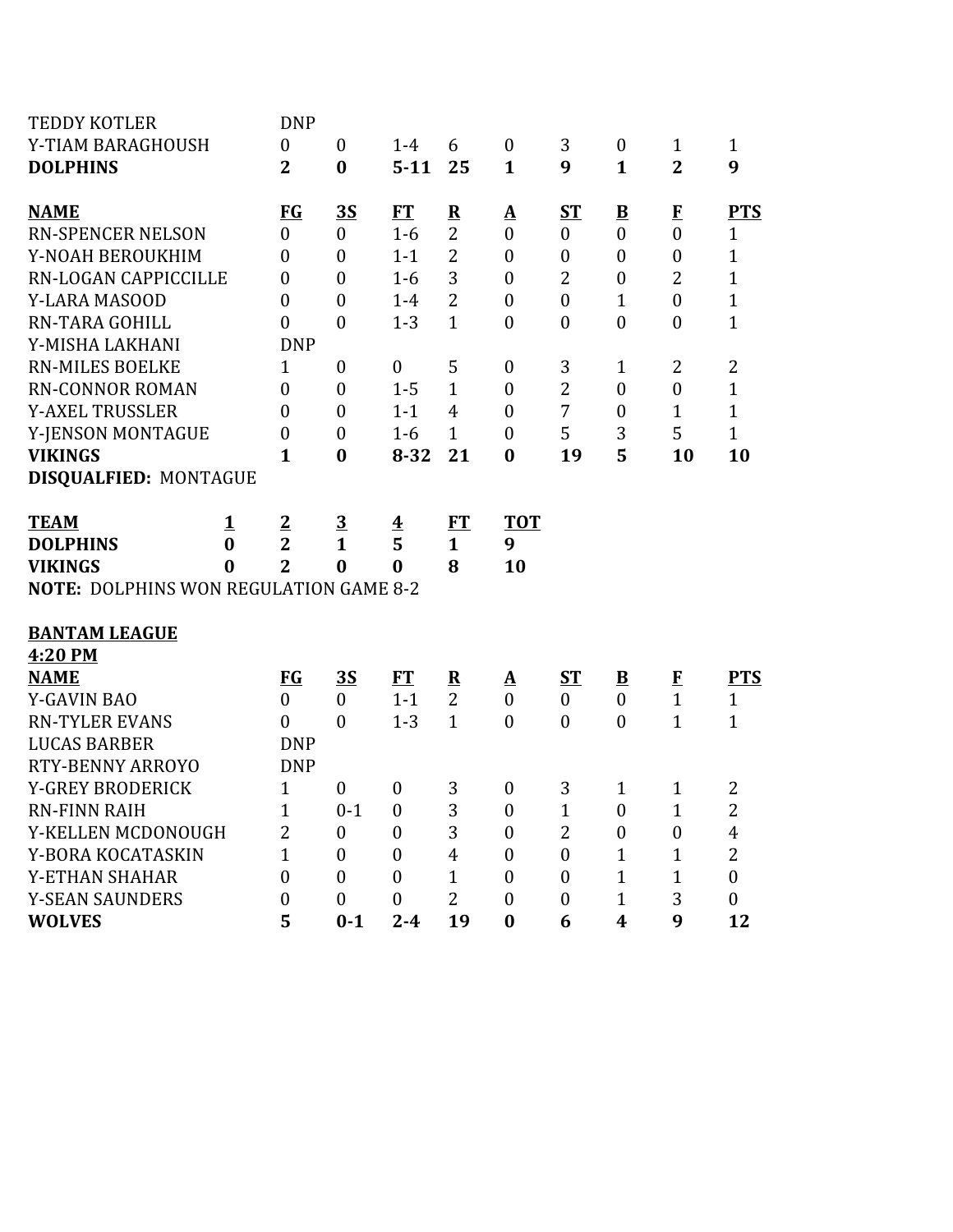| <b>NAME</b>                                                           |          | $FG$             | <u>35</u>        | <b>FT</b>               | $\overline{\mathbf{R}}$  | <u>A</u>                 | $S_{\rm T}$      | $\underline{\mathbf{B}}$ | $\bf{F}$         | <b>PTS</b>     |
|-----------------------------------------------------------------------|----------|------------------|------------------|-------------------------|--------------------------|--------------------------|------------------|--------------------------|------------------|----------------|
| RTY-JAMES COOK                                                        |          | $\boldsymbol{0}$ | $\boldsymbol{0}$ | $1 - 2$                 | 3                        | $\boldsymbol{0}$         | $\mathbf{1}$     | $\boldsymbol{0}$         | $\mathbf{1}$     | $\mathbf{1}$   |
| <b>RN-TRAJAN BOOKER</b>                                               |          | $\boldsymbol{0}$ | $\boldsymbol{0}$ | $1-6$                   | $\overline{2}$           | $\boldsymbol{0}$         | $\boldsymbol{0}$ | $\boldsymbol{0}$         | $\mathbf{1}$     | $\mathbf{1}$   |
| Y-LEO MOONEY                                                          |          | $\overline{2}$   | $0 - 1$          | $1 - 2$                 | 10                       | $\mathbf{1}$             | 5                | 1                        | $\overline{2}$   | 5              |
| <b>JACK PHELAN</b>                                                    |          | $\boldsymbol{0}$ | $\boldsymbol{0}$ | $1 - 1$                 | $\mathbf{1}$             | $\mathbf{1}$             | $\mathbf{1}$     | $\boldsymbol{0}$         | $\mathbf{0}$     | $\mathbf{1}$   |
| <b>Y-CHARLIE MILES</b>                                                |          | $\boldsymbol{0}$ | $\overline{0}$   | $1 - 5$                 | $\overline{2}$           | $\boldsymbol{0}$         | $\boldsymbol{0}$ | $\boldsymbol{0}$         | $\mathbf{1}$     | $\mathbf{1}$   |
| Y-ROWAN BOOHER                                                        |          | $\overline{4}$   | $0 - 2$          | $2 - 2$                 | 3                        | $\mathbf{1}$             | $\mathbf{1}$     | $\boldsymbol{0}$         | $\boldsymbol{0}$ | 10             |
| RTY-ANNIKA COOK                                                       |          | $\boldsymbol{0}$ | $\boldsymbol{0}$ | $1 - 2$                 | $\mathbf{0}$             | $\boldsymbol{0}$         | $\boldsymbol{0}$ | $\boldsymbol{0}$         | $\boldsymbol{0}$ | $0*$           |
| <b>RN-RYKER DEEGE</b>                                                 |          | $\boldsymbol{0}$ | $\boldsymbol{0}$ | $1 - 2$                 | $\overline{0}$           | $\boldsymbol{0}$         | $\boldsymbol{0}$ | $\boldsymbol{0}$         | $\boldsymbol{0}$ | $\mathbf{1}$   |
| Y-T.J. TURNER                                                         |          | $\mathbf{1}$     | $\overline{0}$   | $1 - 2$                 | 5                        | $\boldsymbol{0}$         | $\overline{2}$   | $\overline{2}$           | $\mathbf{1}$     | 3              |
| Y-KAHLO LEMOND                                                        |          | $\boldsymbol{0}$ | $\overline{0}$   | $1-6$                   | $\overline{2}$           | $\boldsymbol{0}$         | $\mathbf{0}$     | $\overline{0}$           | $\boldsymbol{0}$ | $\mathbf{1}$   |
| <b>FOXES</b>                                                          |          | 7                | $0 - 3$          | 11-30 28                |                          | 3                        | 10               | 3                        | 6                | 25             |
| *DID NOT PLAY GAME DUE TO ILLNESS BUT DID SHOOT POST-GAME FREE THROWS |          |                  |                  |                         |                          |                          |                  |                          |                  |                |
| <b>TEAM</b>                                                           | <u>1</u> | $\overline{2}$   | $\overline{3}$   | $\overline{\mathbf{4}}$ | FT                       | <b>TOT</b>               |                  |                          |                  |                |
| <b>WOLVES</b>                                                         | 6        | $\bf{0}$         | $\overline{2}$   | $\overline{2}$          | $\overline{2}$           | 12                       |                  |                          |                  |                |
| <b>FOXES</b>                                                          | 3        | 4                | 5                | 6                       | 7                        | 25                       |                  |                          |                  |                |
|                                                                       |          |                  |                  |                         |                          |                          |                  |                          |                  |                |
| 5:30 PM                                                               |          |                  |                  |                         |                          |                          |                  |                          |                  |                |
| <b>NAME</b>                                                           |          | $FG$             | <u>35</u>        | ET                      | $\overline{\mathbf{R}}$  | $\underline{\mathbf{A}}$ | <u>ST</u>        | $\overline{\mathbf{B}}$  | $\frac{F}{2}$    | <b>PTS</b>     |
| <b>RTY-AIDEN LIN</b>                                                  |          | $\theta$         | $\boldsymbol{0}$ | $1 - 5$                 | $\overline{2}$           | $\theta$                 | $\mathbf{1}$     | $\overline{0}$           |                  | $\mathbf{1}$   |
| <b>Y-ASHER ENG</b>                                                    |          | <b>DNP</b>       |                  |                         |                          |                          |                  |                          |                  |                |
| <b>RN-MATEO POLSTER</b>                                               |          | <b>DNP</b>       |                  |                         |                          |                          |                  |                          |                  |                |
| Y-PARKER CAPPICCILLE                                                  |          | 3                | $\boldsymbol{0}$ | $\boldsymbol{0}$        | 12                       | $\mathbf{1}$             | $\mathbf{1}$     | $\mathbf{1}$             | $\mathbf{1}$     | 6              |
| Y-OSCAR HUGHES                                                        |          | $\overline{2}$   | $\boldsymbol{0}$ | $\mathbf{0}$            | $\mathbf{1}$             | $\boldsymbol{0}$         | $\mathbf{1}$     | $\boldsymbol{0}$         | $\boldsymbol{0}$ | 4              |
| Y-MAX BARACY                                                          |          | $\overline{4}$   | $\mathbf{0}$     | $0 - 2$                 | 6                        | $\overline{2}$           | $\overline{2}$   | $\boldsymbol{0}$         | 3                | 8              |
| <b>R-BENJAMIN CANTOR</b>                                              |          | <b>DNP</b>       |                  |                         |                          |                          |                  |                          |                  |                |
| Y-DAGMAWI AYELE                                                       |          | <b>DNP</b>       |                  |                         |                          |                          |                  |                          |                  |                |
| Y-MOHAMED JAHROMI                                                     |          | $\overline{2}$   | $\boldsymbol{0}$ | $\boldsymbol{0}$        | 15                       | $\mathbf{1}$             | $\boldsymbol{0}$ | $\boldsymbol{0}$         | $\boldsymbol{0}$ | 4              |
| <b>TYPHOON</b>                                                        |          | 11               | $\bf{0}$         | $1 - 7$                 | 36                       | $\boldsymbol{4}$         | 5                | $\bf{0}$                 | 6                | 23             |
| <b>NAME</b>                                                           |          | $FG$             | <u>35</u>        | FT                      | $\underline{\mathbf{R}}$ | $\underline{\mathbf{A}}$ | $ST$             | $\underline{\mathbf{B}}$ | $\mathbf{F}$     | <b>PTS</b>     |
| Y-KADEN FRIEDMAN                                                      |          | $\boldsymbol{0}$ | $\overline{0}$   | $1-6$                   | $\overline{2}$           | $\boldsymbol{0}$         | $\overline{2}$   | $\boldsymbol{0}$         | $\boldsymbol{0}$ | $\mathbf{1}$   |
| <b>Y-MAX LEWIS</b>                                                    |          | 2                | $\boldsymbol{0}$ | $\mathbf{0}$            | 7                        | $\boldsymbol{0}$         | $\mathbf{1}$     | $\mathbf{1}$             | $\mathbf{1}$     | $\overline{4}$ |
| Y-ARCHER AGUILAR                                                      |          | $\boldsymbol{0}$ | $\boldsymbol{0}$ | $1 - 2$                 | $\mathbf{1}$             | $\boldsymbol{0}$         | $\mathbf{1}$     | $\boldsymbol{0}$         | $\mathbf{1}$     | $\mathbf{1}$   |
| Y-COOPER KUN                                                          |          | $\overline{2}$   | $\overline{0}$   | $\theta$                | $\overline{4}$           | $\boldsymbol{0}$         | $\overline{2}$   | $\mathbf{1}$             | $\boldsymbol{0}$ | $\overline{4}$ |
| <b>Y-CASSIUS TAYLOR</b>                                               |          | $\boldsymbol{0}$ | $\boldsymbol{0}$ | $1 - 2$                 | $\mathbf{1}$             | $\boldsymbol{0}$         | $\overline{4}$   | $\mathbf{1}$             | $\overline{2}$   | $\mathbf{1}$   |
| <b>RN-AUBREY NASSON</b>                                               |          | $\mathbf{0}$     | $\boldsymbol{0}$ | $1 - 4$                 | $\overline{2}$           | $\boldsymbol{0}$         | $\mathbf{1}$     | $\boldsymbol{0}$         | $\mathbf{1}$     | $\mathbf{1}$   |
| Y-LIAM MULHOLLAND                                                     |          | $\overline{0}$   | $\overline{0}$   | $1 - 3$                 | $\overline{4}$           | $\boldsymbol{0}$         | $\boldsymbol{0}$ | $\boldsymbol{0}$         | $\mathbf{0}$     | $\mathbf{1}$   |
| <b>ATOBEK NASIMOV</b>                                                 |          | <b>DNP</b>       |                  |                         |                          |                          |                  |                          |                  |                |
| <b>RN-LUKE HILL</b>                                                   |          | $\boldsymbol{0}$ | $\boldsymbol{0}$ | $1 - 6$                 | $\mathbf{1}$             | $\boldsymbol{0}$         | $\mathbf{0}$     | $\boldsymbol{0}$         | $\mathbf{0}$     | $\mathbf{1}$   |
| <b>RONAN HILL</b>                                                     |          | $\overline{2}$   | $1 - 2$          | $\mathbf{0}$            | 9                        | $\mathbf{0}$             | $\mathbf{1}$     | $\mathbf{1}$             | $\boldsymbol{0}$ | $\overline{7}$ |
| <b>JAGUARS</b>                                                        |          | 6                | $1 - 2$          | $6 - 23$                | 31                       | $\bf{0}$                 | 12               | $\boldsymbol{4}$         | 5                | 21             |